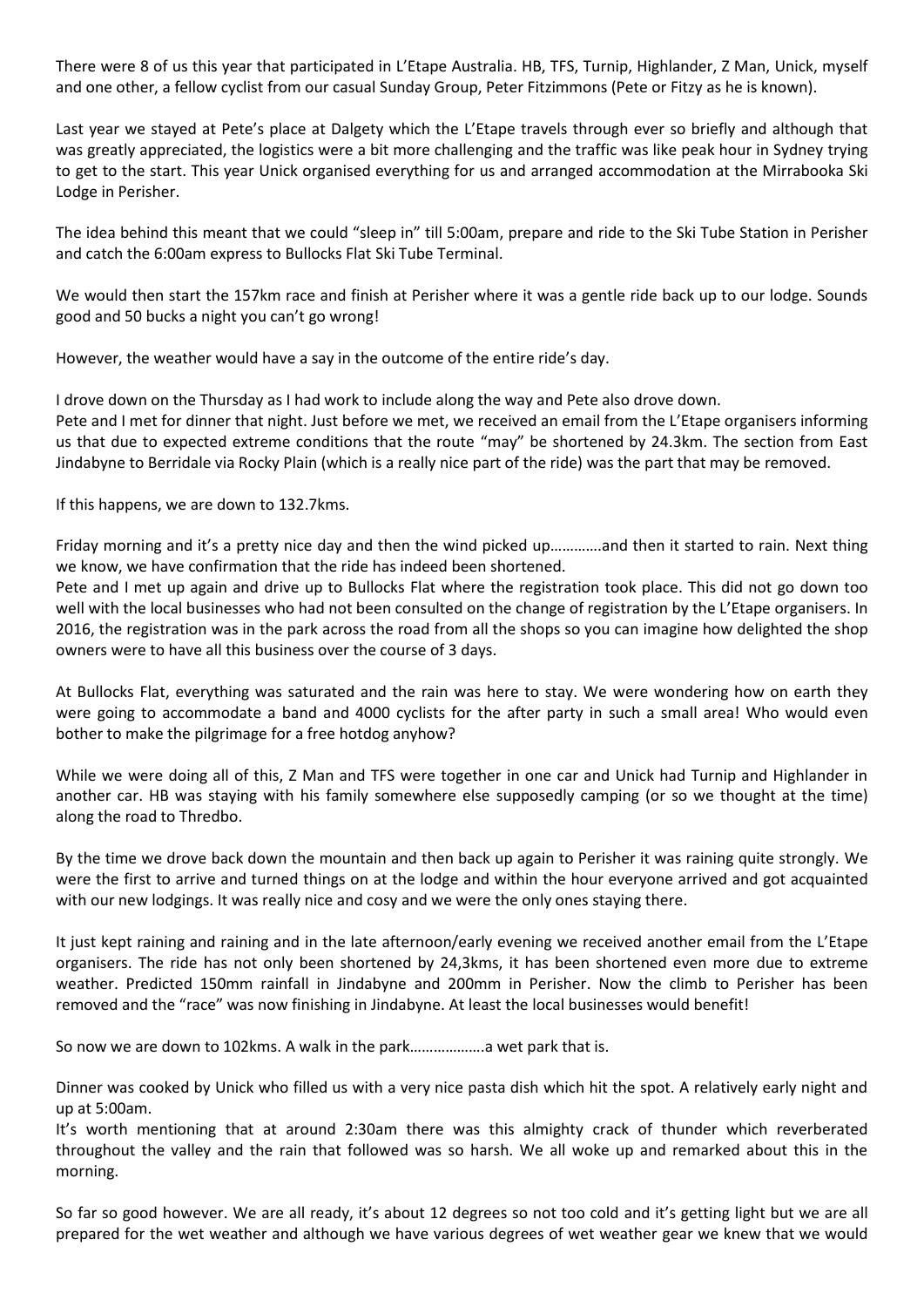all be soaked at the conclusion. This last fact remained constant. Personally I think I was totally soaked by the time I reached Jindabyne.

As we were not going to finish in Perisher, the plan was to pack valet bags with dry clothes and so when we reached Jindabyne we could all change, be dry and warm and enjoy a coffee or two while we wait for the ride to finish and hence the roads to reopen. Then we could catch the shuttle bus back to Bullocks Flat while our bikes were transported via some sort of truck and then we would catch the Ski Tube back to Perisher.

This we did. The road down from the lodge is quite steep, narrow and gravel. I get ¾'s of the way down and realise I have forgotten my valet bag and so does Pete! It's too steep and too much of a bother to go back to get it and time is running thin. There is a large ditch crossing the road near the bottom and I'm carrying too much speed and I'm thinking "I'm going to hit this and go over the handlebars". Phew! All good in the end. Made it.

To make matters worse, as we were leaving, I notice Conor's bag in the kitchen which I collect and give to him and somehow leave mine behind. Oh well, at least I didn't burn my toast. Oh hang on, I did this too…….again. Oh well, at least I didn't set off the fire alarm again. That's one thing in my favour and I did manage to attach my ride number correctly facing outwards this time so that's a bonus.

The guys were great though, never brought it up more than 100 times I think and to be honest I that it's all pretty much forgotten. No negative reputation to worry about either.

Board the train at 6:00am, get to the other side where we somehow lose each other due to trying to find where to drop the valet bags off.

Doesn't matter, in these conditions we weren't going to stick together much and we are starting in different time waves. Turnip and Unick are in wave one. There is a great photo of them at the start next to King Froome.

Next is Z man, Highlander, TFS and Pete in wave 2 and for me I'm in wave 3 as I signed up for L'Etape too late this year.

It's wet but not cold. Visibility is a problem and keeping an eye on everyone else while descending while making sure that the brakes will work is the priority. I would not see any of the others again until the finish in Jindabyne.

Froomey goes past me before I even reach Jindabyne. He started in wave 4. If he finds that 157kms is easy, I can't imagine what he must have thought about riding just 102kms!

I reach Jindabyne easily enough. The rain has eased just a little as we start the ascent out of Jindabyne towards East Jindabyne. About 10kms from Berridale, the road is fast. Turnip's riding up front with Unick behind when some bloke cuts Unick off. Turnip has to slow because someone is panicking which results in this bloke actually hitting Turnip! How he managed to stay upright is anyone's guess which proves that you have to be just so wary in these conditions.

I stop at Berridale ever so briefly to visit the Men's. Might as well grab half a banana and some snakes and get going again. Once the initial gentle climb out of Berridale is completed, the 18kms to Dalgety is fast and sweeping. I managed to ride with these 3 guys until Dalgety when one of them has a mechanical.

As I mentioned at the beginning, last year we stayed at Dalgety at Pete's place. This year, his mates were staying there and had set up shrine to Pete. A tent, deck chairs, esky full of beer and a huge vinyl sign (must have been 3m x 2m!) with various photos of Pete a blazoned that read "Team Fitzy".

I believe that Pete was riding with Z Man as they reached the shrine and the 2 of them stopped for a chat there. Needless to say, Z Man indulged in the amber fluid which I am informed resulted in a magnificent climb up Beloka just 10kms away.

The ride to Beloka is flat but consistently climbs gently for about 10kms. I stopped at the rest stop for a quick gel before tackling the beast. Covered in cloud and raining, you could not see the top of Beloka and the first part is about 18% then eases to between 11% and 13% for the rest of the first km. The next km is a gentle 6 to 8% and then the last km kicks up again to around 13% easing to 9% for the finish.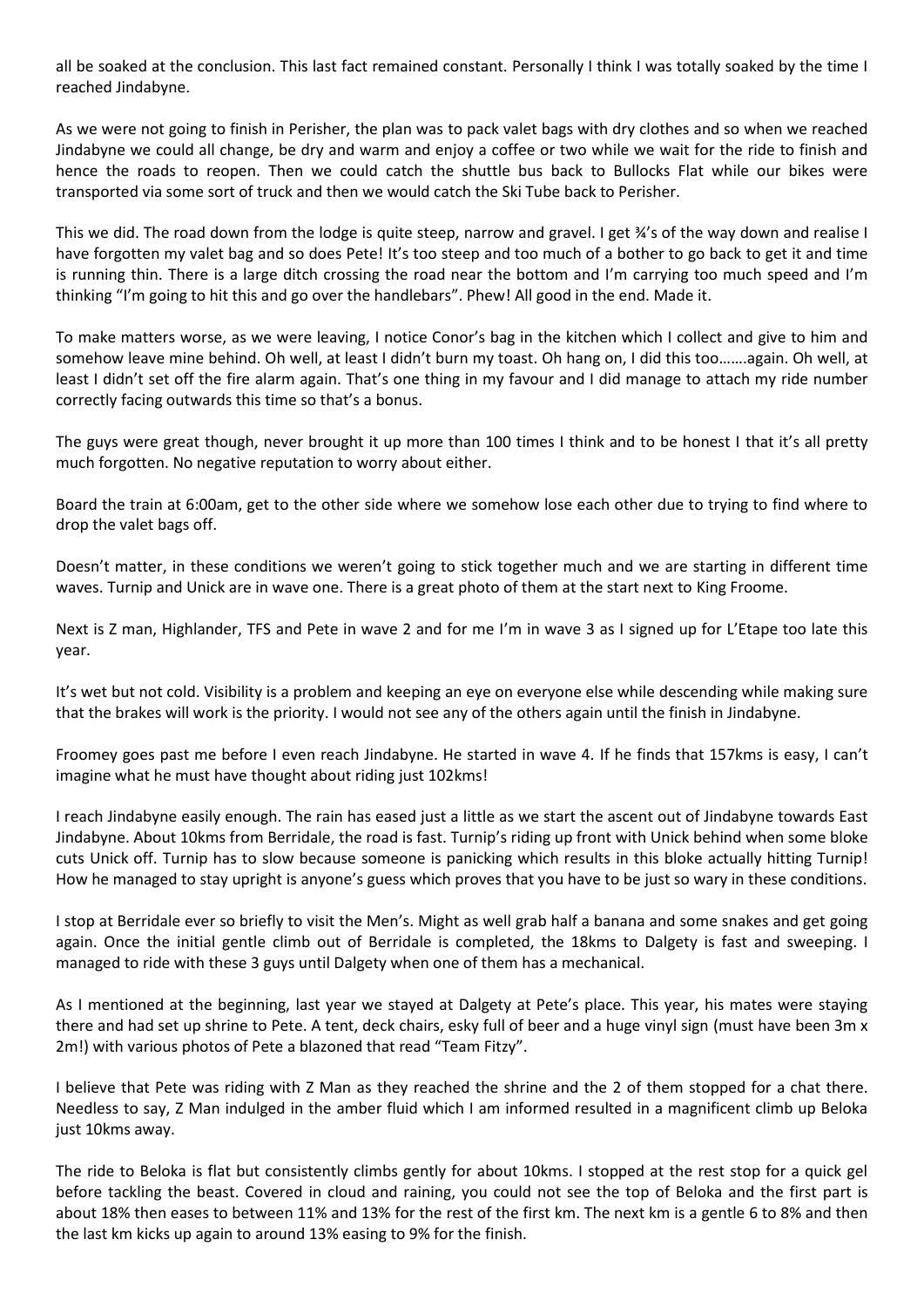Done and dusted, quite a few people deciding to walk. Some posting letters and at the top there is a big overhead banner reading "Col de Beloka". Looked really good. I was contemplating stopping to take a photo however I was soaked and just wanted to get on with it.

The first part of the descent is not that steep and goes for about 5 to 10kms or so then flattens out and is pretty fast however there are 2 long climbs to go before reaching the final descent into Jindabyne. The last 5kms, the heavens really opened up and it just poured. Visibility was so limited and you really had to be careful about the other riders again.

Into Jindabyne with a strong finish and there I meet Unick and Turnip…………………………with coffee for everyone! First thing they ask me is "did you pass Highlander, Z man and Pete?" TFS has already finished also and he tells us that he has decided to ride back to Bullocks Flat. We meet HB finally. He had a good ride as well but the others cannot be located.

We decide that rather than wait, we could try using this communication device commonly known as a mobile phone to see if the others answer. They answered alright. They are just up the road, away from the crowds enjoying a cup of coffee. Still no Pete however.

We collect our valet bags (those of us who have valet bags to collect) and then meet up with Highlander and Z man for coffee which then turned into beer which then turned into lunch with beer.

Those who had dry clothes put them on and there were enough spare clothes to provide me with a nice dry top and keep warm.

Meanwhile, Pete could not find us and went straight to the shuttle bus in his wet clothes and sat in the bus for an hour and a half freezing as the bus could not leave until the roads cleared.

TFS arrived safely back to Bullocks Flat and said that it was raining so hard that after the initial climb out of Jindabyne towards Thredbo, he wondered if this decision was all that great. He even contemplated turning around and riding up Perisher but he was at the point of no return and thought better of it. A great effort to ride back up to Bullocks Flat. Glad I was having beers and a burger all the same.

As luck would have it, the mighty Z Man came to the rescue. He has some friends that are down here. 2 vehicles and one has a bike rack capable of carrying 4 bikes! What??????? There are 5 of us so the wheels are taken off Turnip's bike and fits nicely in the back of one of the cars.

Next thing we know, we are chauffeured driven all the way to the driveway of our lodge in Perisher! We don't even have to ride or should I say walk up that narrow goat track to get back to the lodge. Please thank your friends again Zlatko as that was quite an amazing gesture on their behalf which we were all very grateful for.

The night was relaxed and jovial. It actually stopped raining at one stage and for a brief period we could see blue sky. Just enough time for us to have an outdoor BBQ of steak and Z Man's famous Macedonian Sausages. Mmmmmmmmm, Macedonian Sausages.

We woke earlier than expected, packed and left. It had stopped raining, it was just 5 degrees and the roads were drying out and there was quite a few riders coming up Perisher – probably with some unfinished business to take care of.

So that was our L'Etape for 2017. Will there be one in 2018? Who knows? Rumours already suggesting that numbers are down and that could have been the last one but we'll see.

One other thing worth mentioning is that despite the rain, the locals all over came out with cow bells to cheer us all on. It was a very enthusiastic local support throughout the event which was great to experience.